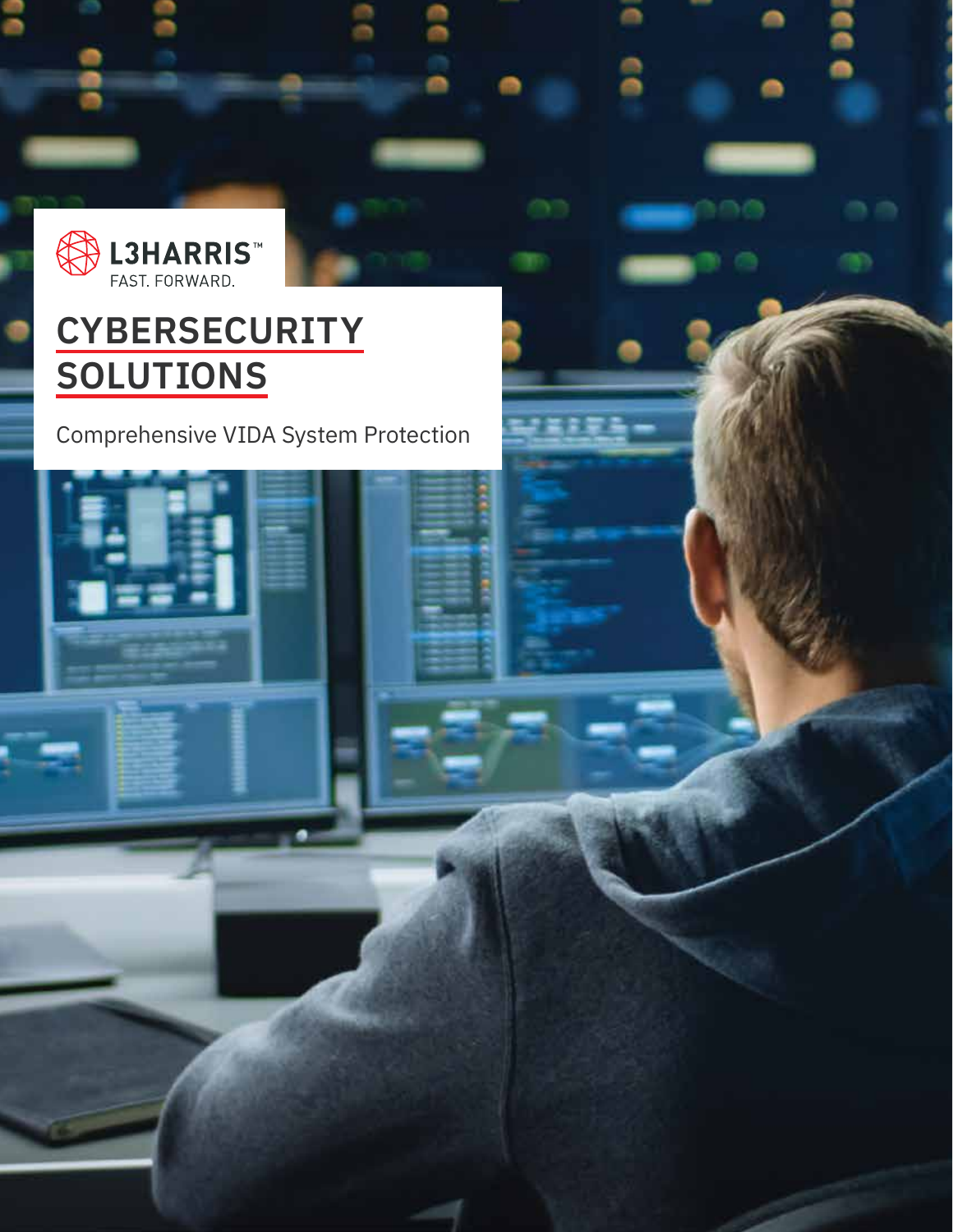

## **SECURE YOUR CRITICAL COMMUNICATIONS**

No organization is safe from cyber attacks. At the turn of this decade, the FBI reported approximately 1,500 ransomware cases\*, with threat frequency and methods growing each year. This results in billions of dollars lost due to network downtime, work disruption and recovery of critical data. Vulnerabilities will increase as organizations turn to cloud-based services to improve efficiency and inter-agency interoperability. Yet, even so-called closed networks are not safe from insider attacks or inadvertent system user actions.

For decades, L3Harris has leveraged industry-leading expertise to help protect network communications for some of the world's most security-conscious customers. Our technologies are engineered to evolve with threats and meet the industry's most stringent standards including NIST 800-53, DHS-4300, CNSS 1253 from the U.S. federal government and DoD, along with North American Energy Reliability Corporation (NERC) Critical Infrastructure Protection (CIP) for energy generation and transmission, and International Organization for Standardization (ISO) 27001 – Information Technology – Security Techniques for international organizations.

L3Harris Cybersecurity Solutions provide the system updates you need to increase peace of mind against the constantly evolving landscape of security threats.

> **Cybersecurity Assessment**

System evaluation by cybersecurity engineers to identify vulnerabilities, follow industry best practices and develop a plan for ongoing security enhancements

### > **Security Update Management Services (SUMS+)**

Efficient operating system security patch deployment and management

> **VIDA® Secure Sentry** Maintains compliance with government-adopted STIGs

\* https://pdf.ic3.gov/2018\_IC3Report.pdf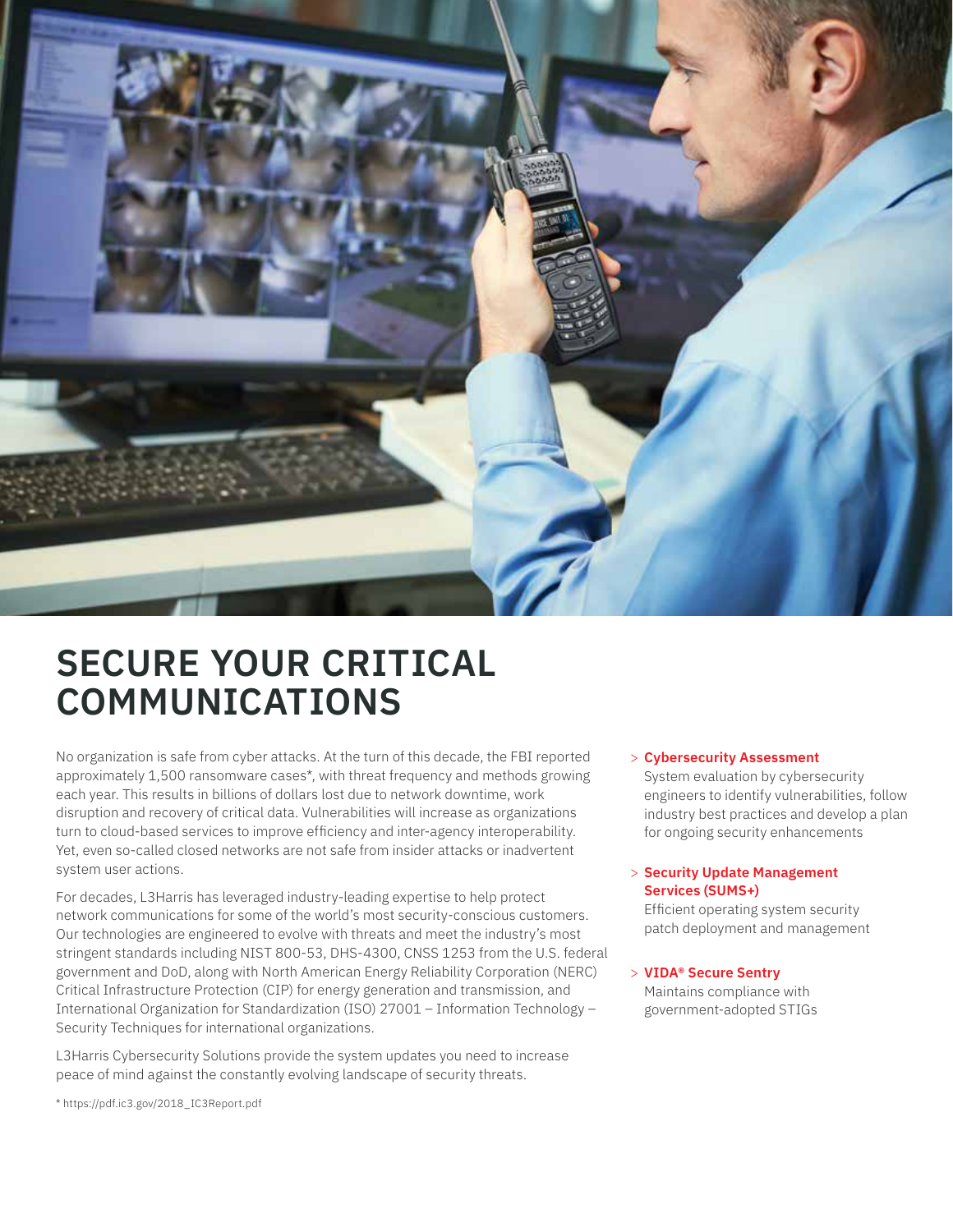

# **END-TO-END PROTECTION**

### L3Harris Cybersecurity Solutions deliver the latest technologies, maintenance and processes to keep organizations effective and vigilant against cyber threats.

### CYBERSECURITY ASSESSMENT

Connectivity to other communications systems and cloud-based solutions improves interoperability but adds security attack vectors. L3Harris cybersecurity engineers will evaluate your system and make recommendations to minimize risk and help maintain the integrity, confidentiality and availability of networks. This includes an assessment of system vulnerabilities, compliance with the latest industry best-practices, an analysis of system logs and alerts and a comprehensive evaluation report, which provides a roadmap for ongoing security enhancements.

### SUMS+

Updating multiple operating systems can be risky with constantly evolving software vulnerabilities. SUMS+ delivers peace of mind and added security with an automated software patch process. This includes simultaneous acquisition, testing and distribution of multiple patch policies to eliminate significant management overhead.

The SUMS+ automation agent continuously monitors and reports endpoint states, including patch levels, to a management server. The agent also compares endpoint compliance against defined policies, such as mandatory patch levels. This allows organizations to quickly identify and distribute needed updates to Windows®, Linux® and VMWare® operating systems without the need for domain-specific expertise. SUMS+ will confirm successful installations and update servers in real time.

### METHODS OF ATTACK

### Probing and Scanning for Network Vulnerabilities

- > Scanning to detect open ports
- > Enumerating to access network contents including user accounts and files
- > Exploiting publicly-known vulnerabilities and exposures in system software

### Sniffing and Eavesdropping

> Intercepting network traffic during transmission

### Malicious Coding and Malware

> Ransomware and other code designed to cause damage to a computer, server, client or network

### Denial of Service

> Flooding of internet traffic from a variety of sources to deny service to a targeted server

### Spoofing

> Gaining system access by disguising a communication from an unknown source as being from a known, trusted source

### Password Cracking

> Gaining access to accounts and resources by guessing or recovering a password from stored locations or from data transmissions

### Man-in-the-Middle

> Attacker secretly inserts itself between client and server to relay and possibly alter communications between two parties who believe they are directly communicating with one another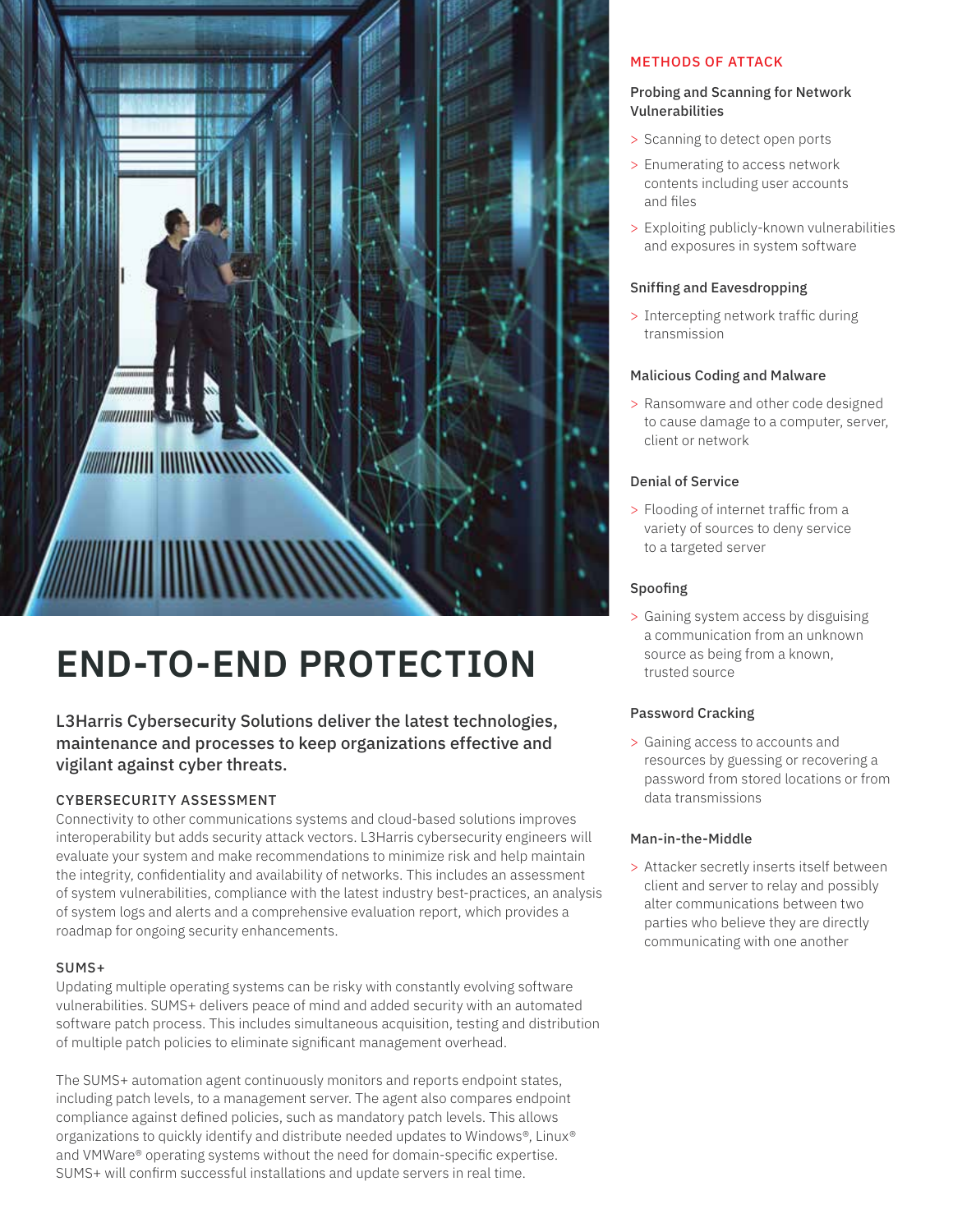# **HARDEN CYBERSECURITY DEFENSES**

Organizations can lower network risks with L3Harris VIDA® Core security solutions.

### VIDA® Secure Sentry

VIDA® Secure Sentry adds another level of protection through quarterly releases of publicly-available, government-adopted Security Technical Implementation Guides (STIG) and vendor-released patches addressing Common Vulnerabilities and Exposures (CVEs). STIGs are a collection of recommended setting and controls.

L3Harris applies this guidance to test updates on the VIDA® system, providing compatibility with applications prior to making VIDA Secure Sentry releases, with the highest priority CVEs addressed as necessary in interim releases.

L3Harris Cyber Security Assessment, SUMS+ and VIDA® Secure Sentry are available as part of our Infrastructure Managed Services Plan.

### **Compare**

Select the plan that works best for your organization, your budget and your resource strategy. We're here to fully discuss the options or create a custom plan that meets your needs.

|                                                                | <b>Service Assist</b> | <b>Service Partner</b> | <b>Service Managed</b> |
|----------------------------------------------------------------|-----------------------|------------------------|------------------------|
| <b>Premium Technical Support (PTS)</b>                         | ✔                     |                        |                        |
| <b>Security Update Management Services+ (SUMS<sup>+</sup>)</b> | $\checkmark$          | $\checkmark$           | $\checkmark$           |
| <b>Software Managed Services (SMS)</b>                         |                       | ✔                      | $\checkmark$           |
| <b>SMS Installation</b>                                        |                       | $\checkmark$           | $\checkmark$           |
| <b>Standard Repair Services</b>                                | Available option      | Available option       | $\checkmark$           |
| <b>Annual Preventive Maintenance</b>                           |                       | Available option       | $\checkmark$           |
| <b>SUMS<sup>+</sup></b> Installation                           |                       | Available option       | $\checkmark$           |
| <b>Planned Network Upgrades</b>                                |                       | Available option       | $\checkmark$           |
| <b>On-Site Corrective Maintenance</b>                          |                       | Available option       | $\checkmark$           |
| <b>Obsolescence Protection</b>                                 |                       |                        | $\checkmark$           |
| <b>Enhanced Annual Preventive Maintenance</b>                  |                       |                        | $\checkmark$           |
| Network Operations Center (NOC) Monitoring*                    |                       |                        | $\checkmark$           |
| Rapid Response Service Level Agreement (SLA)                   |                       |                        | $\checkmark$           |
| <b>Cybersecurity Assessments</b>                               |                       |                        | $\checkmark$           |
| <b>System Administration</b>                                   |                       |                        | $\checkmark$           |
| <b>VIDA® Secure Sentry</b>                                     |                       | Available option       | $\checkmark$           |
| <b>VIDA® Secure Sentry Installation</b>                        |                       | Available option       | Available option       |
| <b>On Demand Services</b>                                      | Available option      | Available option       | Available option       |

\*Enhanced and custom services available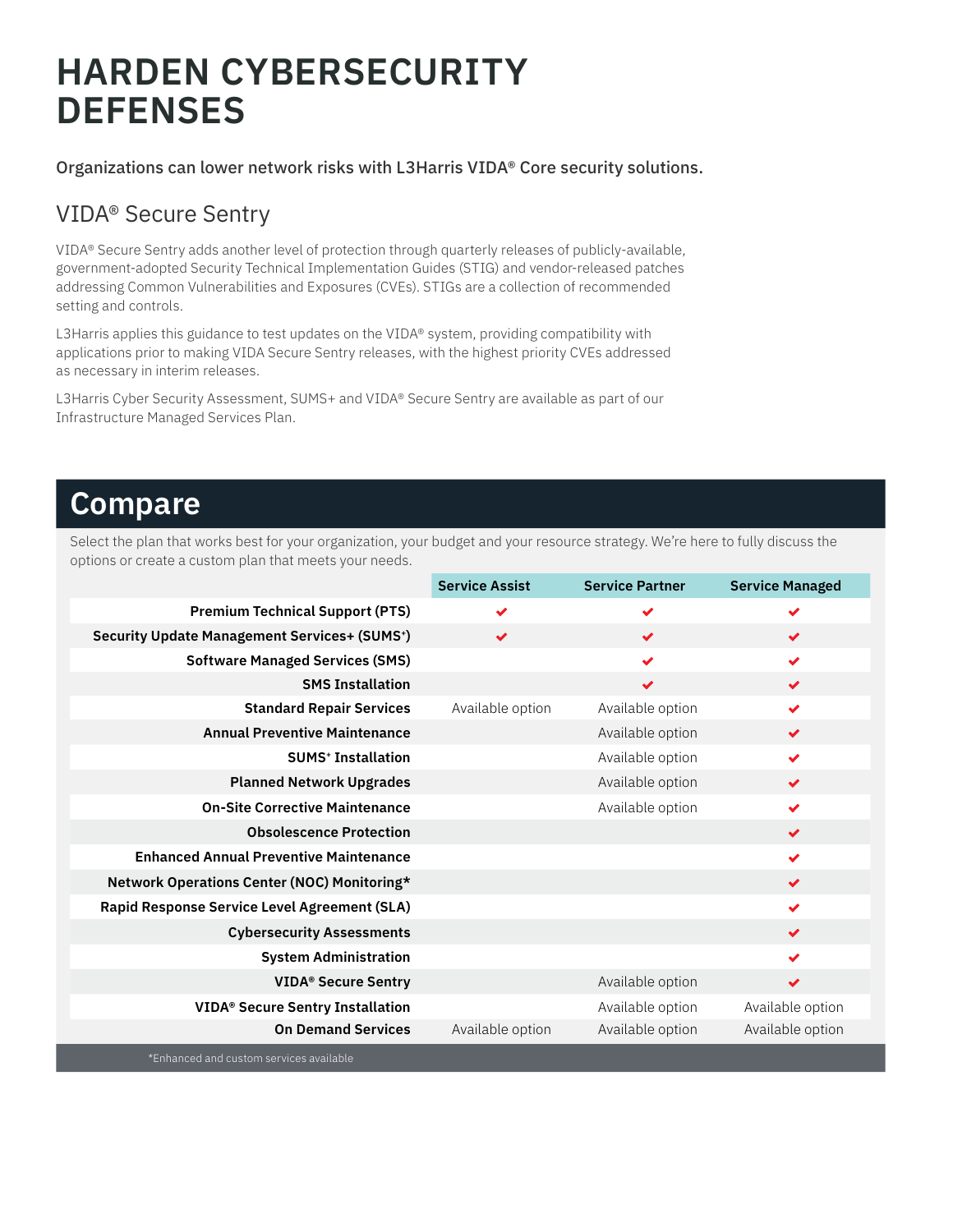# **ADD MORE LAYERS TO YOUR SYSTEM'S SECURITY**

These L3Harris VIDA Core solutions can be customized to each organization's needs.



### > **Link Layer Authentication**

Restricts unlicensed users from accessing data systems by requiring networks to authenticate each user and users to authenticate the systems when it registers

### > **Host Security – McAfee ePO/Host Intrusion Detection System**

Detects and rejects known attacks and malware and reports back to the ePolicy Orchestrator for policy enforcement

### > **Centralized Log Management**

Splunk® Enterprise collects event data within the VIDA® network and allows searching the log's information from a single dashboard

### > **Access Control**

Prevents disclosure of information to unauthorized parties and provides mutual authentication for web services employing the VIDA Windows® Active Directory and Certificate Authority

### > **Key Management Facility**

P25 standard AES and DES encryption secures voice and data and includes support of the P25 standard Inter-Key-Interface to securely share keys between systems

### > **eData Gateway**

Application secures User Location data with no additional VIDA hardware required

### > **Disaster Recovery**

Unitrends NCM delivers instant recovery and automated system failover

### > **RPM2 with Advanced Access Control (AAC)**

The AAC administers authorization policies for users programming radios with RPM2 to help keep unauthorized radios from being programmed to access your system

### > **Session Auditing**

VIDA uses Centrify to detect and report suspicious user activity in real time. It also monitors and controls privileged sessions to leverage shared and individual accounts with full metadata logging

### > **Network Security**

A Cisco® ASA Firewall with FirePOWER™provides intrusion detection and prevention. Link encryption, Layer 3 switching and network monitoring support additional controls on the VIDA network